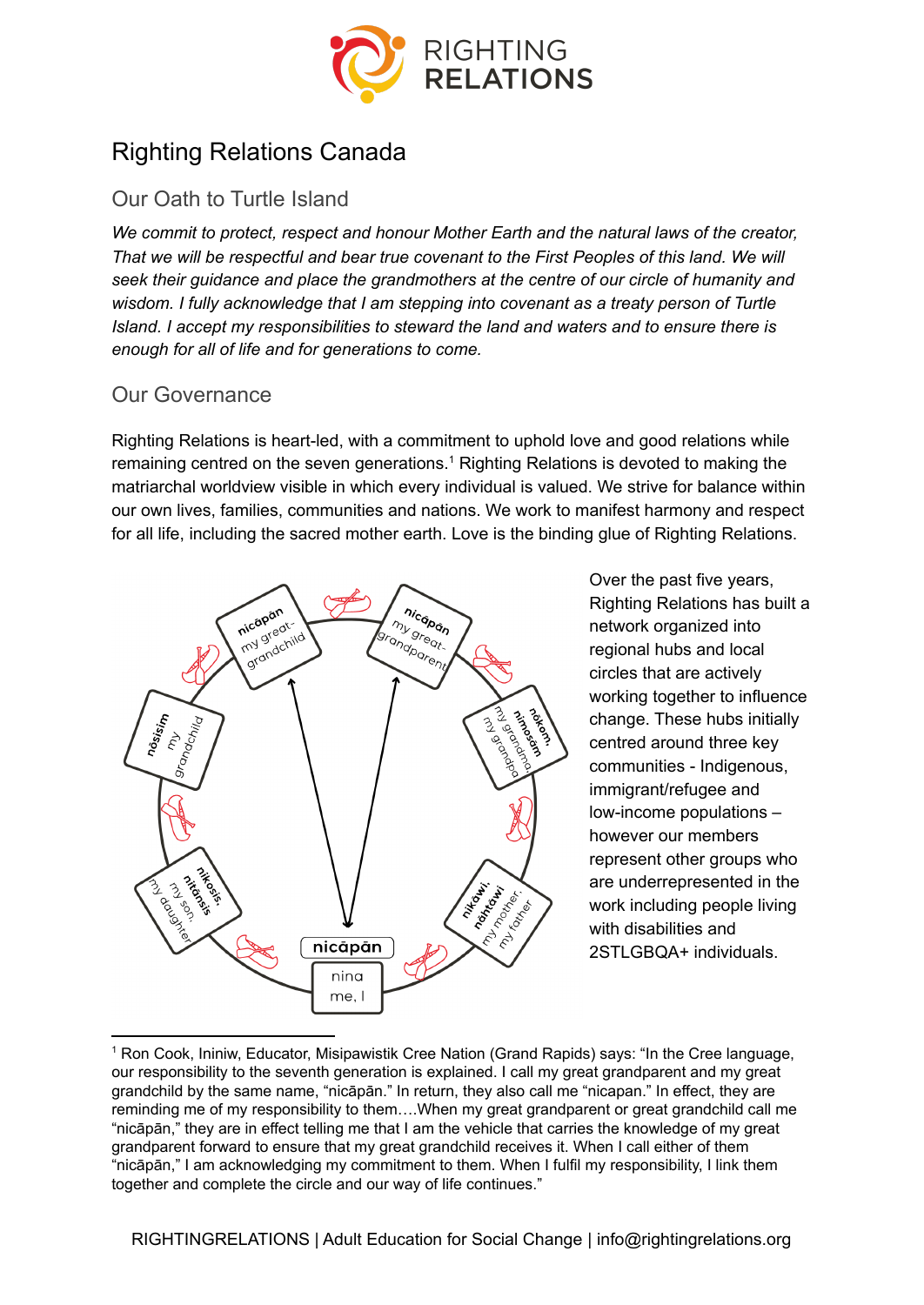

# **The National Steering Committee**

*(Comprises the Board of Directors for Righting Relations Canada Inc.)*

Governance is held by the National Steering Committee, which works within the circle model of governance, using a cooperative and consensus-building<sup>2</sup> approach to guide strategic direction and decision making in a process that centres women's diverse insight and experience. Our governance includes teachings of the Longhouse from grandmothers from the Wabanaki homelands, and is an ongoing conversation with the aim of intentionally challenging and decolonizing traditional models of nonprofit governance.

The NSC includes equitable representation of each of the regional hubs. Each member is part of a hub and brings the concerns and issues of their members to the table; they come as representatives of their hub and not as individuals. The NSC also includes representation from the Catherine Donnelly Foundation, our primary funder and founder. These representatives are nominated by the regional Advisory Councils and then appointed by the NSC; they come together to strengthen and build the larger nation of Righting Relations.

The guidance of the NSC is based on regular reporting by Hub Coordinators in the East, West, Central region, and Quebec, and on National-level coordination meetings with local coordinators, which take place monthly. The NSC also meets monthly, where it reviews Hub and Circle reports, operational support needs, and assesses the financial and human resources, activities, direction, and outcomes of the organization as a whole.

#### **The Hubs and Anchor Organizations**

In addition to the guidance of the NSC, Righting Relations Canada (RR) is supported by a network of regional Hubs across Canada, each of which receives support through partnership with a local anchor organization. The East Hub is anchored by Wapna'kikewi'skwaq - Women of the First Light (WOFL), supported by Tri-County Women's Centre; the West Hub by the John Humphrey Centre for Peace and Human Rights (JHC); and the Central Hub by both the City for All Women Initiative (CAWI) and Educonnexion.

Each Hub has developed operational models and coordination teams that respond to the unique needs of that particular group. Some have adopted a circle method of governance, while others draw from international cooperative principles. All centre agency, equality, equity, solidarity, and community. Each Hub maintains its sovereignty and autonomy, yet will act for the collective good.

#### **Regional Advisory Councils**

The Advisory Councils include representation of the hub coordinators, anchor organization(s), and members nominated by the membership in the hub. The Advisory Councils serve to provide guidance, leadership and operational support to the regional hubs.

<sup>&</sup>lt;sup>2</sup> Consensus does not mean that everyone has to agree; however if one individual expresses dissent, the conversation will remain open. This keeps the conversation alive.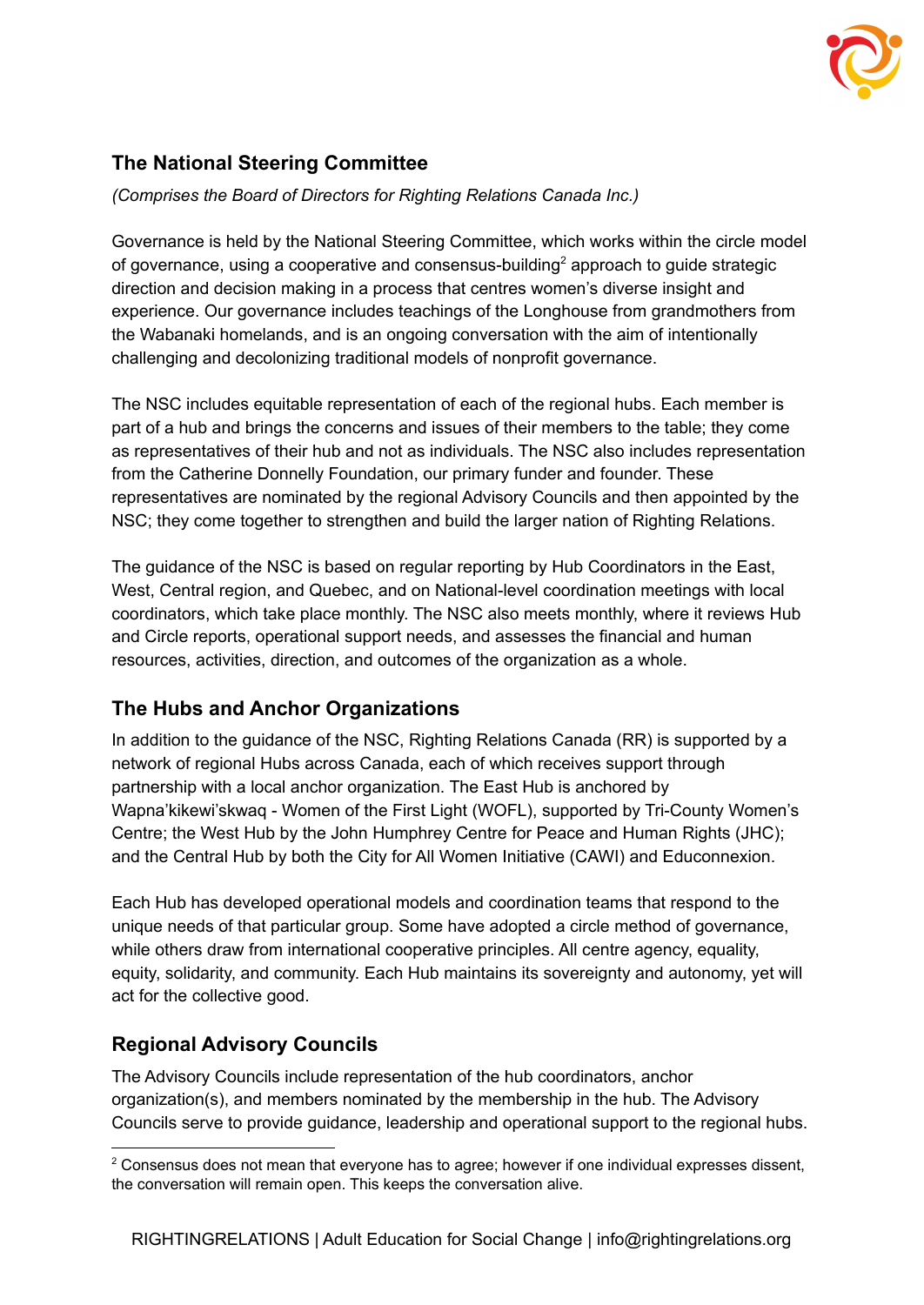

These teams meet on a quarterly basis. The Advisory Councils may establish additional working teams or advisory groups to ensure the health and well-being of the hub.

## **Local Circles**

At the local levels, our individual members are working to shift their communities and their practices. At this level, it is about coming together at a local level to strengthen our communities and using consensus processes within those circles to ensure that all voices are valued and nurtured. This is the active work of Righting Relations which keeps us strong.

### Our Operations

Righting Relations Canada, as a national NPO, currently has one staff member, the National Coordinator, who focuses on communications, fund development and organizational development under the direction of the National Steering Committee. As Righting Relations transitions to an autonomous organization, this operational system will continue to evolve.

Righting Relations Canada will act as a secretariat for the effective functioning of Righting Relations as a member network. This secretariat will manage, in direct collaboration with CDF, records and information related to the functioning and programming of the organization; this includes finance and membership. All Coordinators work as a team, acting as the administrative arm to operationalize the programming and goals.

Beginning in 2021, operations are advanced by core operational teams supported by coordinators, NSC members, and other RR members as identified. These include:

- 1. Fund Development and Partnerships team
- 2. Evaluations team
- 3. Communications and Engagement team

#### **Membership**

To be a member of Righting Relations, one must commit to the values and principles of the network. Members are those who are active in the work of Righting Relations whether that be hubs, circles, or working groups. It is encouraged that members be connected into their local and/or regional hubs; however, it is not required.

Membership shall be available to individuals interested in furthering the purposes of Righting Relations and who have applied for and been accepted into membership by the National Steering Committee/Board. Each member shall be entitled to receive notice of, attend and vote at all member meetings.

Members must be explicitly made aware that they are becoming a member. The National Steering Committee and National Coordinator will manage and maintain records of membership. Members remain members as long as they are actively engaged and aligned in heart-centred work.